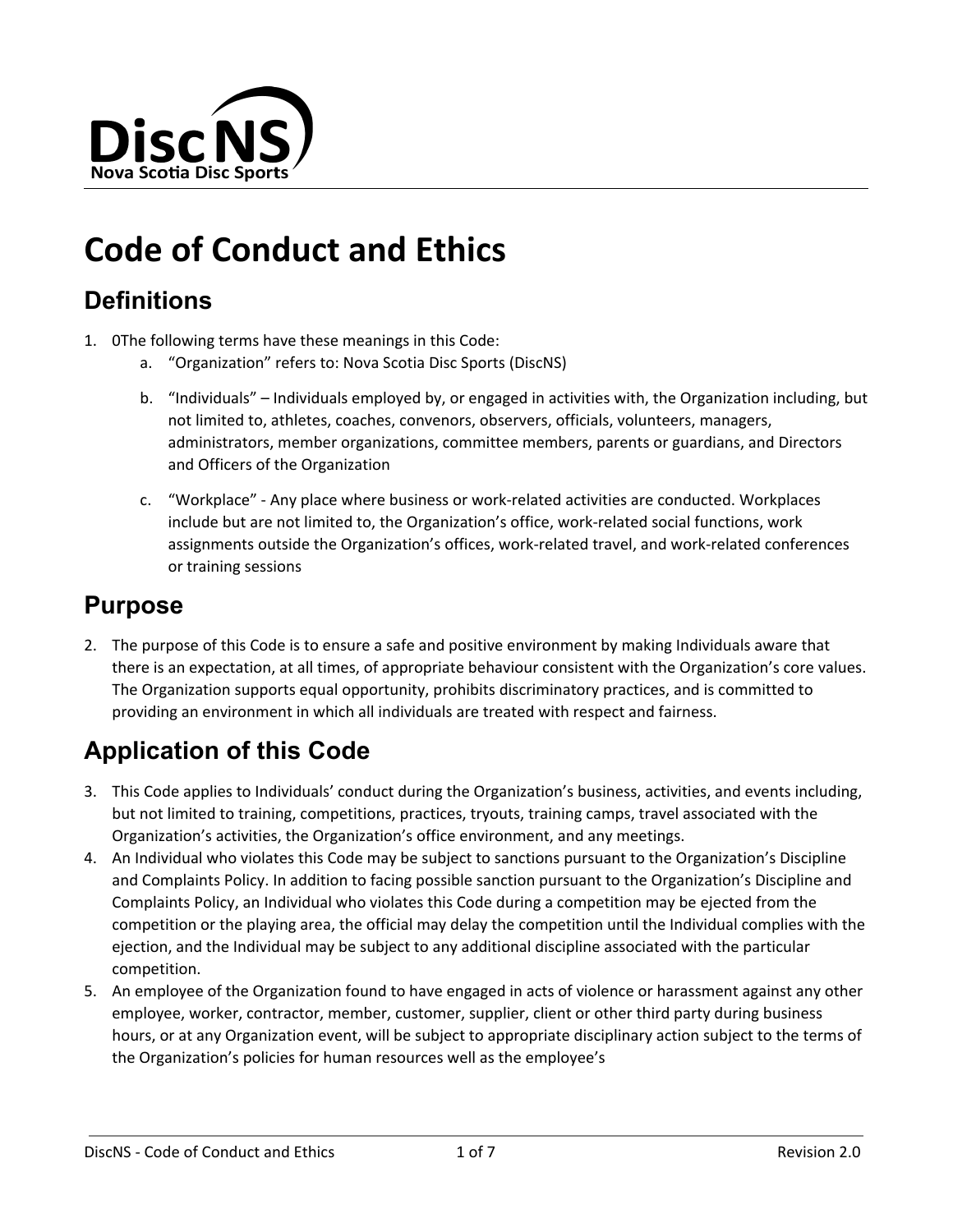# **Employment Agreement (if applicable).**

6. This Code also applies to Individuals' conduct outside of the Organization's business, activities, and events when such conduct adversely affects relationships within the Organization (and its work and sport environment) and is detrimental to the image and reputation of the Organization. Such applicability will be determined by the Organization at its sole discretion.

# **Individuals Responsibilities**

- 7. Individuals have a responsibility to:
	- a. Maintain and enhance the dignity and self-esteem of the Organization members and other individuals by:
		- i. Demonstrating respect to individuals regardless of body type, physical characteristics, athletic ability, age, ancestry, colour, race, citizenship, ethnic origin, place of origin, creed, disability, family status, marital status, gender identity, gender expression, sex, and sexual orientation
			- ii. Focusing comments or criticism appropriately and avoiding public criticism of athletes, coaches, officials, organizers, volunteers, employees, or members
			- iii. Consistently demonstrating the spirit of sportsmanship, sport leadership, and ethical conduct
			- iv. Acting, when appropriate, to correct or prevent practices that are unjustly discriminatory
			- v. Consistently treating individuals fairly and reasonably
			- vi. Ensuring adherence to the rules of the sport, Spirit of the Game, and the spirit of those rules
	- b. Refrain from any behaviour that constitutes harassment, where harassment is defined as comment or conduct directed towards an individual or group, which is offensive, abusive, racist, sexist, degrading, or malicious. Types of behaviour that constitute harassment include, but are not limited to:
		- i. Written or verbal abuse, threats, or outbursts
		- ii. Persistent unwelcome remarks, jokes, comments, innuendo, or taunts
		- iii. Leering or other suggestive or obscene gestures
		- iv. Condescending or patronizing behaviour which is intended to undermine self-esteem, diminish performance or adversely affect working conditions
		- v. Practical jokes which endanger a person's safety, or negatively affect performance
		- vi. Any form of hazing where hazing is defined as "Any potentially humiliating, degrading, abusive, or dangerous activity expected of a junior-ranking athlete by a more senior teammate, which does not contribute to either athlete's positive development, but is required to be accepted as part of a team, regardless of the junior-ranking athlete's willingness to participate. This includes, but is not limited to, any activity, no matter how traditional or seemingly benign, that sets apart or alienates any teammate based on class, number of years on the team, or athletic ability."
		- vii. Unwanted physical contact including, but not limited to, touching, petting, pinching, or kissing
		- viii. Unwelcome sexual flirtations, advances, requests, or invitations
		- ix. Physical or sexual assault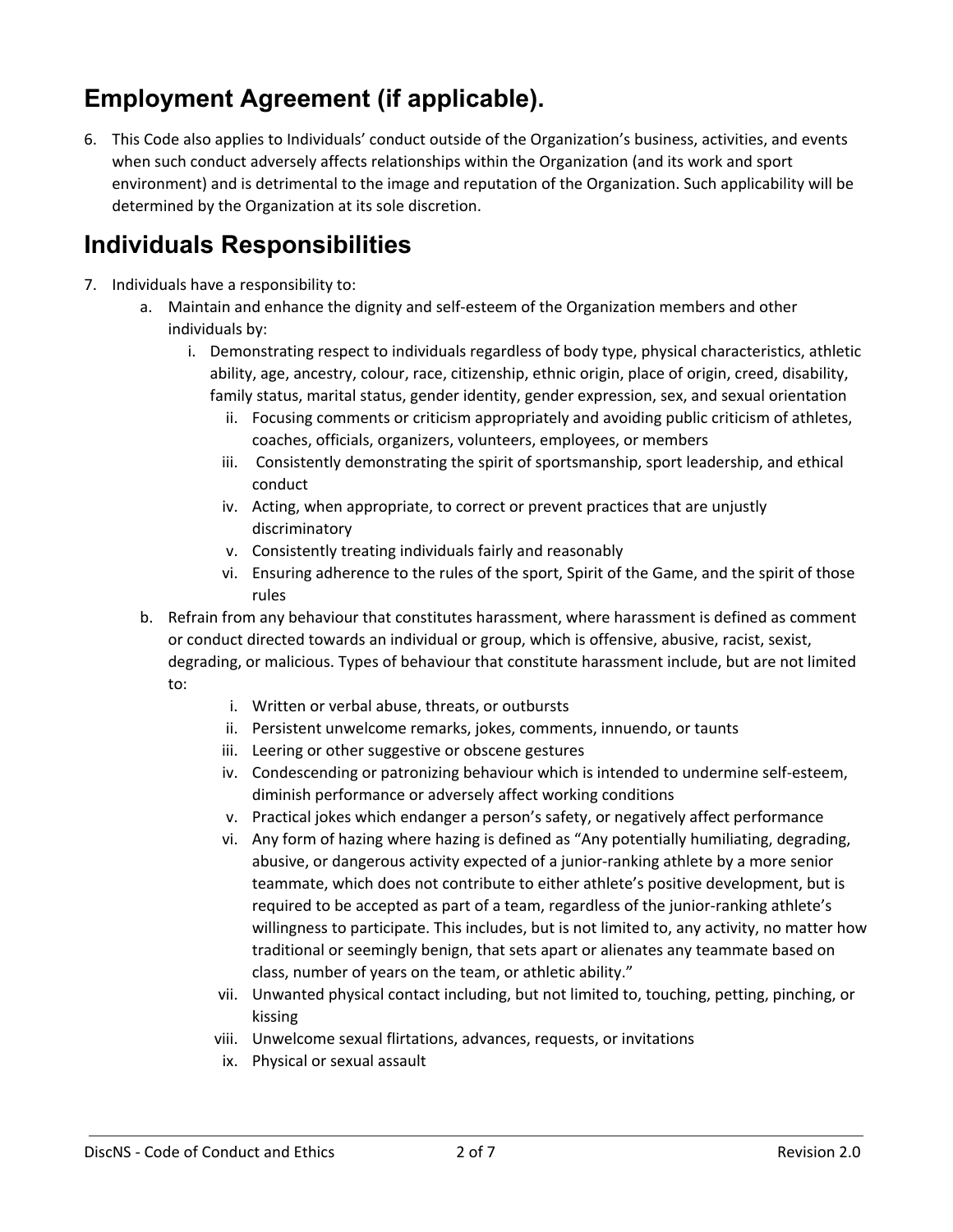- x. Behaviours such as those described above that are not directed towards a specific individual or group but have the same effect of creating a negative or hostile environment
- xi. Retaliation or threats of retaliation against an individual who reports harassment to the **Organization**
- c. Refrain from any behaviour that constitutes workplace harassment, where workplace harassment is defined as vexatious comment or conduct against a worker in a workplace – a comment or conduct that is known or ought reasonably to be known to be unwelcome. Workplace harassment should not be confused with legitimate, reasonable management actions that are part of the normal work function, including measures to correct performance deficiencies, such as placing someone on a performance improvement plan, or imposing discipline for workplace infractions. Types of behaviour that constitute workplace harassment include, but are not limited to:
	- i. Bullying
	- ii. Repeated offensive or intimidating phone calls or emails
	- iii. Inappropriate sexual touching, advances, suggestions or requests
	- iv. Displaying or circulating offensive pictures, photographs or materials in printed or electronic form
	- v. Psychological abuse
	- vi. Personal harassment
	- vii. Discrimination
	- viii. Intimidating words or conduct (offensive jokes or innuendos)
	- ix. Words or actions which are known or should reasonably be known to be offensive, embarrassing, humiliating, or demeaning
- d. Refrain from any behaviour that constitutes workplace violence, where workplace violence is defined as the exercise of physical force by a person against a worker, in a workplace, that causes or could cause physical injury to the worker; an attempt to exercise physical force against a worker, in a workplace, that could cause physical injury to the worker; or a statement or behaviour that it is reasonable for a worker to interpret as a threat to exercise physical force against the worker, in a workplace, that could cause physical injury to the worker. Types of behaviour that constitute workplace harassment include, but are not limited to:
	- i. Verbal threats to attack a worker
	- ii. Sending to or leaving threatening notes or emails for a worker
	- iii. Making threatening physical gestures to a worker
	- iv. Wielding a weapon in a workplace
	- v. Hitting, pinching or unwanted touching of a worker which is not accidental
	- vi. Throwing an object at a worker
	- vii. Blocking normal movement or physical interference of a worker, with or without the use of equipment
	- viii. Sexual violence against a worker
	- ix. Any attempt to engage in the type of conduct outlined above
- e. Refrain from any behaviour that constitutes sexual harassment, where sexual harassment is defined as unwelcome sexual comments and sexual advances, requests for sexual favours, or conduct of a sexual nature. Types of behaviour that constitute sexual harassment include, but are not limited to:
	- i. Sexist jokes
	- ii. Display of sexually offensive material
	- iii. Sexually degrading words used to describe a person
	- iv. Inquiries or comments about a person's sex life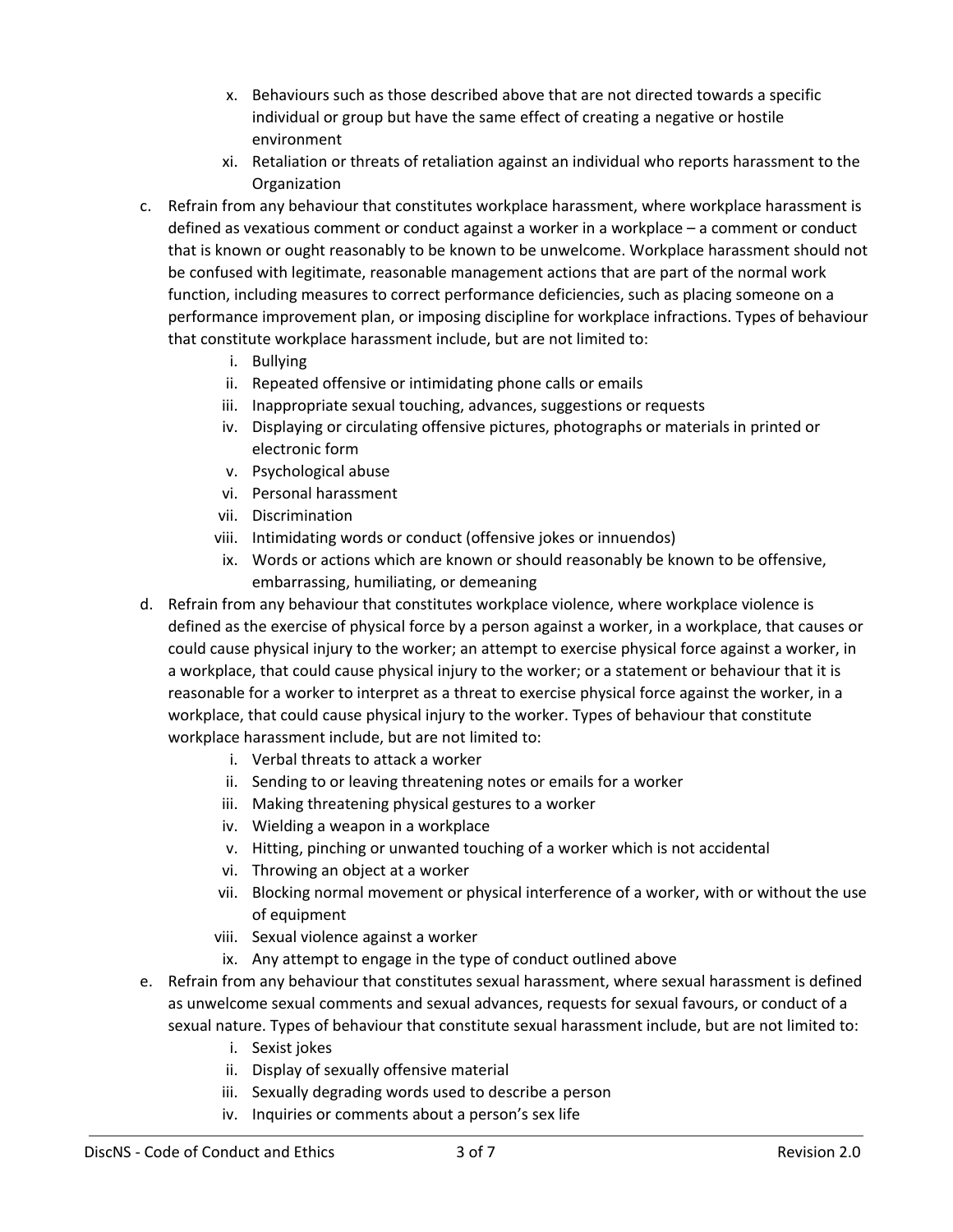- v. Unwelcome sexual flirtations, advances, or propositions
- vi. Persistent unwanted contact
- f. Abstain from the non-medical use of drugs or the use of performance-enhancing drugs or methods. More specifically, the Organization adopts and adheres to the Canadian Anti-Doping Program. Any infraction under this Program shall be considered an infraction of this Code and may be subject to further disciplinary action, and possible sanction, pursuant to the Organization's Discipline and Complaints Policy. the Organization will respect any penalty enacted pursuant to a breach of the Canadian Anti-Doping Program, whether imposed by the Organization or any other sport organization
- g. Refrain from associating with any person for the purpose of coaching, training, competition, instruction, administration, management, athletic development, or supervision of the sport, who has incurred an anti-doping rule violation and is serving a sanction involving a period of ineligibility imposed pursuant to the Canadian Anti-Doping Program and/or the World AntiDoping Code and recognized by the Canadian Centre for Ethics in Sport (CCES)
- h. Refrain from the use of power or authority in an attempt to coerce another person to engage in inappropriate activities
- i. Refrain from consuming tobacco products, or recreational drugs while participating in the Organization's programs, activities, competitions, or events
- j. In the case of adults, avoid consuming alcohol in situations where minors are present and take reasonable steps to manage the responsible consumption of alcohol in adult-oriented social situations associated with the Organization's events
- k. Respect the property of others and not wilfully cause damage
- l. Promote the sport in the most constructive and positive manner possible
- m. When driving a vehicle with an Individual:
	- i. Not have his or her license suspended;
	- ii. Not be under the influence of alcohol or illegal drugs or substances; and
	- iii. Have valid car insurance.
- n. Adhere to all federal, provincial, municipal and host country laws
- o. Refrain from engaging in deliberate cheating which is intended to manipulate the outcome of a competition and/or not offer or receive any bribe which is intended to manipulate the outcome of a competition
- p. Comply, at all times, with the Organization's bylaws, policies, procedures, and rules and regulations, as adopted and amended from time to time

## **Directors, Committee Members, and Staff**

- 8. In addition to section 7 (above), the Organization's Directors, Committee Members, and Staff will have additional responsibilities to:
	- a. Function primarily as a Director or Committee Member of the Organization; not as a member of any other particular member or constituency
	- b. Act with honesty and integrity and conduct themselves in a manner consistent with the nature and responsibilities of the Organization's business and the maintenance of Individuals' confidence
	- c. Ensure that the Organization's financial affairs are conducted in a responsible and transparent manner with due regard for all fiduciary responsibilities
	- d. Conduct themselves openly, professionally, lawfully and in good faith in the best interests of the **Organization**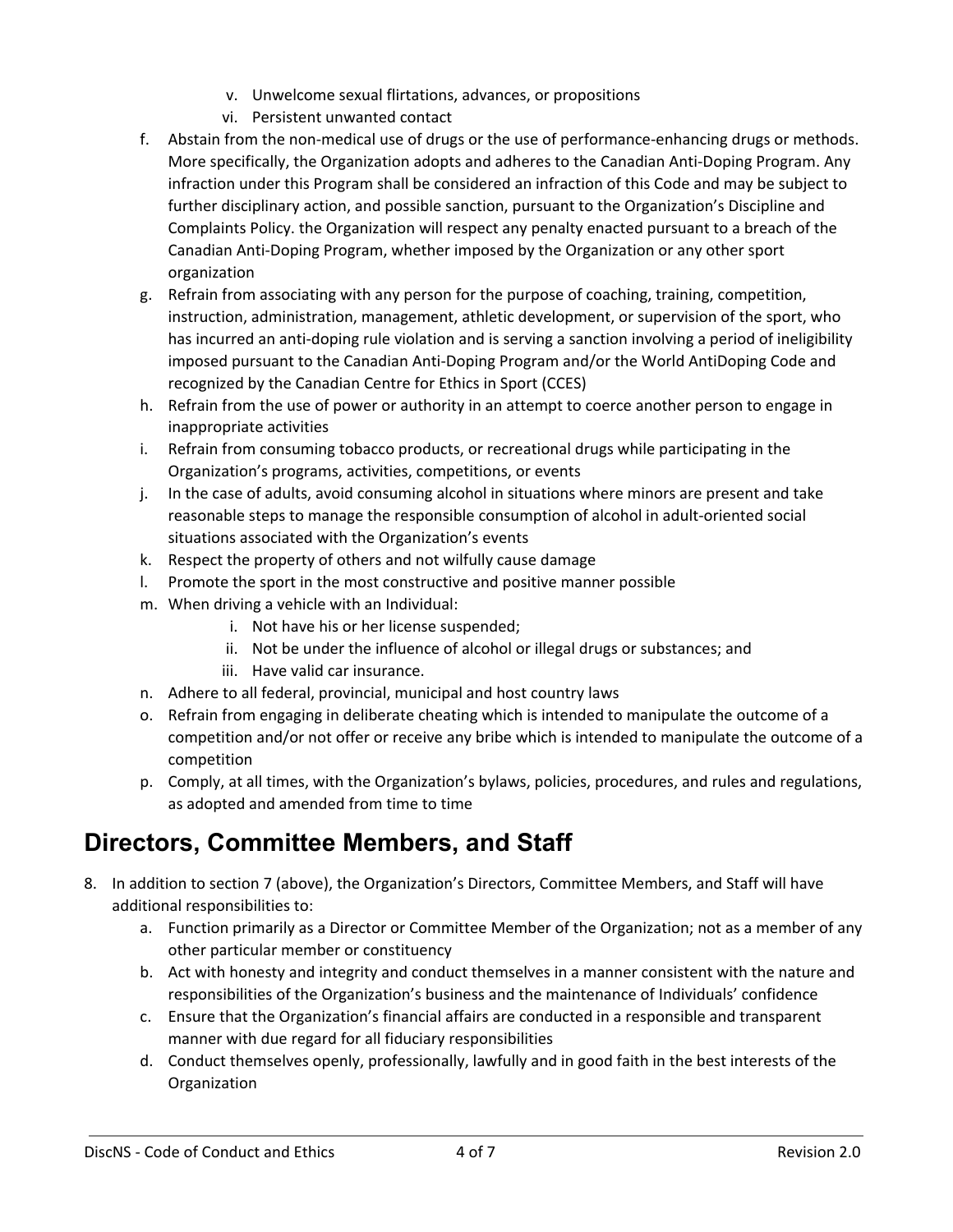- e. Be independent and impartial and not be influenced by self-interest, outside pressure, expectation of reward, or fear of criticism
- f. Behave with decorum appropriate to both circumstance and position
- g. Keep informed about the Organization's activities, the local sport community, and general trends in the sectors in which they operate
- h. Exercise the degree of care, diligence, and skill required in the performance of their duties pursuant to the laws under which the Organization is incorporated
- i. Respect the confidentiality appropriate to issues of a sensitive nature
- j. Respect the decisions of the majority and resign if unable to do so
- k. Commit the time to attend meetings and be diligent in preparation for, and participation in, discussions at such meetings
- l. Have a thorough knowledge and understanding of all the Organization governance documents
- m. Conform to the bylaws and policies approved by the Organization

## **Coaches**

- 9. In addition to section 7 (above), coaches have many additional responsibilities. The coach-athlete relationship is a privileged one and plays a critical role in the personal, sport, and athletic development of the athlete. Coaches must understand and respect the inherent power imbalance that exists in this relationship and must be extremely careful not to abuse it, consciously or unconsciously. Coaches will:
	- a. Ensure a safe environment by selecting activities and establishing controls that are suitable for the age, experience, ability, and fitness level of the involved athletes
	- b. Prepare athletes systematically and progressively, using appropriate time frames and monitoring physical and psychological adjustments while refraining from using training methods or techniques that may harm athletes
	- c. Avoid compromising the present and future health of athletes by communicating and cooperating with sport medicine professionals in the diagnosis, treatment, and management of athletes' medical and psychological treatments
	- d. Support the coaching staff of a training camp, provincial team, or national team; should an athlete qualify for participation with one of these programs
	- e. Accept and promote athletes' personal goals and refer athletes to other coaches and sports specialists as appropriate
	- f. Provide athletes (and the parents/guardians of minor athletes) with the information necessary to be involved in the decisions that affect the athlete
	- g. Act in the best interest of the athlete's development as a whole person
	- h. Comply with the Organization's Screening Policy, if applicable
	- i. Report to the Organization any ongoing criminal investigation, conviction, or existing bail conditions, including those for violence, child pornography, or possession, use, or sale of any illegal substance
	- j. Under no circumstances provide, promote, or condone the use of drugs (other than properly prescribed medications) or performance-enhancing substances and, in the case of minors, alcohol and/or tobacco
	- k. Respect athletes playing with other teams and, in dealings with them, not encroach upon topics or actions which are deemed to be within the realm of 'coaching', unless after first receiving approval from the coaches who are responsible for the athletes
	- l. Not engage in a sexual relationship with an athlete under 18 years old, or an intimate or sexual relationship with an athlete over the age of 18 if the coach is in a position of power, trust, or authority over the athlete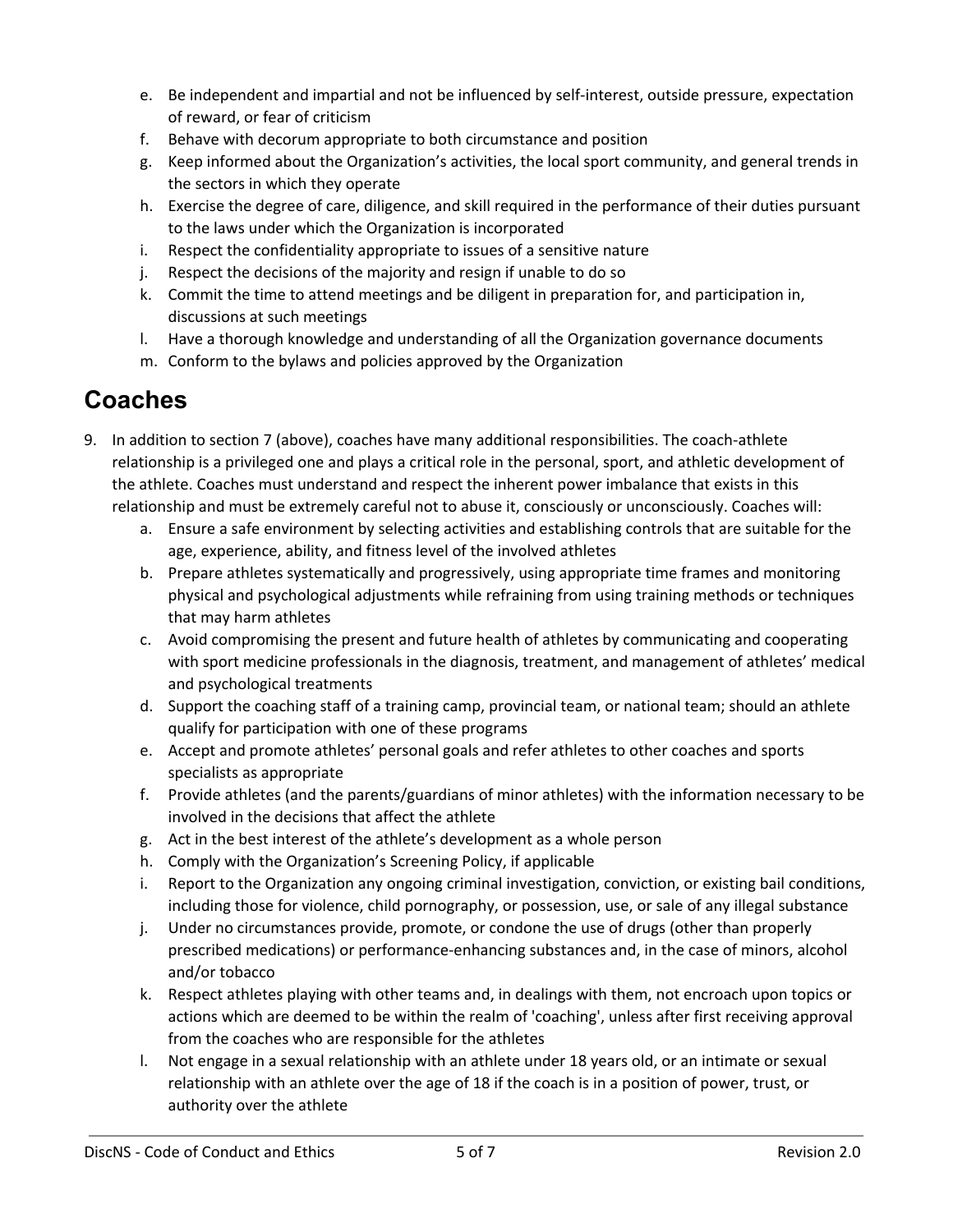- m. Recognize the power inherent in the position of coach and respect and promote the rights of all participants in sport. This is accomplished by establishing and following procedures for confidentiality (right to privacy), informed participation, and fair and reasonable treatment. Coaches have a special responsibility to respect and promote the rights of participants who are in a vulnerable or dependent position and less able to protect their own rights
- n. Dress professionally, neatly, and inoffensively
- o. Use inoffensive language, taking into account the audience being addressed

#### **Athletes**

10. In addition to section 7 (above), athletes will have additional responsibilities to:

- a. Report any medical problems in a timely fashion, when such problems may limit their ability to travel, practice, or compete; or in the case of carded athletes, interfere with the athlete's ability to fulfill requirements under the Athlete Assistance Program
- b. Participate and appear on-time and prepared to participate to their best abilities in all competitions, practices, training sessions, tryouts, tournaments, and events
- c. Properly represent themselves and not attempt to participate in a competition for which they are not eligible by reason of age, classification, or other reason
- d. Adhere to the Organization's rules and requirements regarding clothing and equipment
- e. Act in a sportsmanlike manner and not display appearances of violence, foul language, or gestures to other athletes, officials, coaches, or spectators
- f. Dress to represent the sport and themselves well and with professionalism
- g. Act in accordance with the Organization's policies and procedures and, when applicable, additional rules as outlined by coaches or managers

## **Officials**

- 11. In addition to section 7 (above), officials will have additional responsibilities to:
	- a. Maintain and update their knowledge of the rules and rules changes
	- b. Work within the boundaries of their position's description while supporting the work of other officials
	- c. Act as an ambassador of the Organization by agreeing to enforce and abide by national and provincial rules and regulations
	- d. Take ownership of actions and decisions made while officiating
	- e. Respect the rights, dignity, and worth of all individuals
	- f. Not publicly criticize other officials or any club or association
	- g. Act openly, impartially, professionally, lawfully, and in good faith
	- h. Be fair, equitable, considerate, independent, honest, and impartial in all dealings with others
	- i. Respect the confidentiality required by issues of a sensitive nature, which may include ejections, defaults, forfeits, discipline processes, appeals, and specific information or data about Individuals
	- j. Honour all assignments unless unable to do so by virtue of illness or personal emergency, and in these cases inform the assignor or association at the earliest possible time
	- k. When writing reports, set out the true facts
	- l. Dress in proper attire for officiating

## **Parents/Guardians and Spectators**

12. In addition to section 7 (above), parents/guardians and spectators at events will: